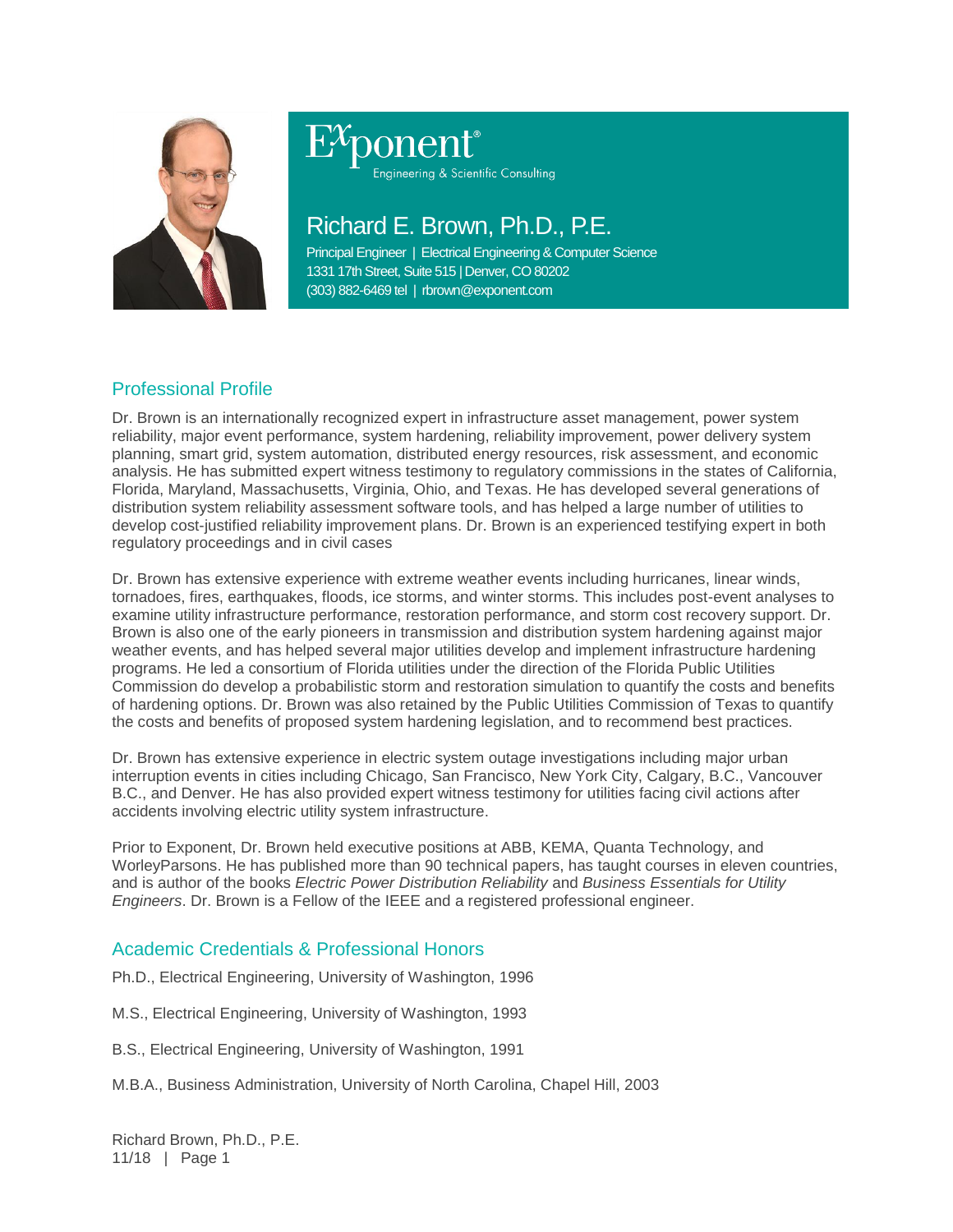IEEE Fellow Eta Kappa Nu Beta Gamma Sigma

# Licenses and Certifications

Licensed Professional Engineer, North Carolina, #23088

# Academic Appointments

Adjunct Faculty Member, North Carolina State University, 2008-2013

# Prior Experience

Vice President, U.S. Power Networks, WorleyParsons, 2012-2013

Vice President, Operations, Quanta Technology, 2006-2012

Vice President, Asset Management, KEMA, 2003-2006

Director of Technology, ABB Consulting, 2001-2003

Principal Engineer, ABB Power Distribution Solutions, 1999-2001

Senior Engineer, ABB Corporate Research, 1996-1999

Research/Teaching Assistant, University of Washington, 1994-1996

Electrical Engineer II-III, Jacobs Engineering, 1991-1993

# Professional Affiliations

IEEE Power Engineering Society Activities

- Elected IEEE Fellow in 2007 for contributions to distribution system reliability and risk assessment. The grade of Fellow is conferred by the IEEE Board of Directors for an extraordinary record of industry accomplishments, and is limited to one-tenth of one percent of the total voting membership per year.
- Member of IEEE Herman Halperin Awards Committee (2011 present). This is an IEEE society-level position.
- Chair, Technical Awards Committee (2007 2013)
- Member, Power System Planning and Implementation Committee (1997-present)
	- Committee Vice Chair (2006-2008)
	- Chair, Distribution Working Group (2003-2006)
	- Chair, Power Delivery Reliability Working Group (1997-1999)
- Member, Distribution Subcommittee, Reliability Working Group (1997-present)
- Technical Paper Reviewer IEEE Transactions on Power Systems (1996-present)
	- IEEE Transactions on Power Delivery (1996-present)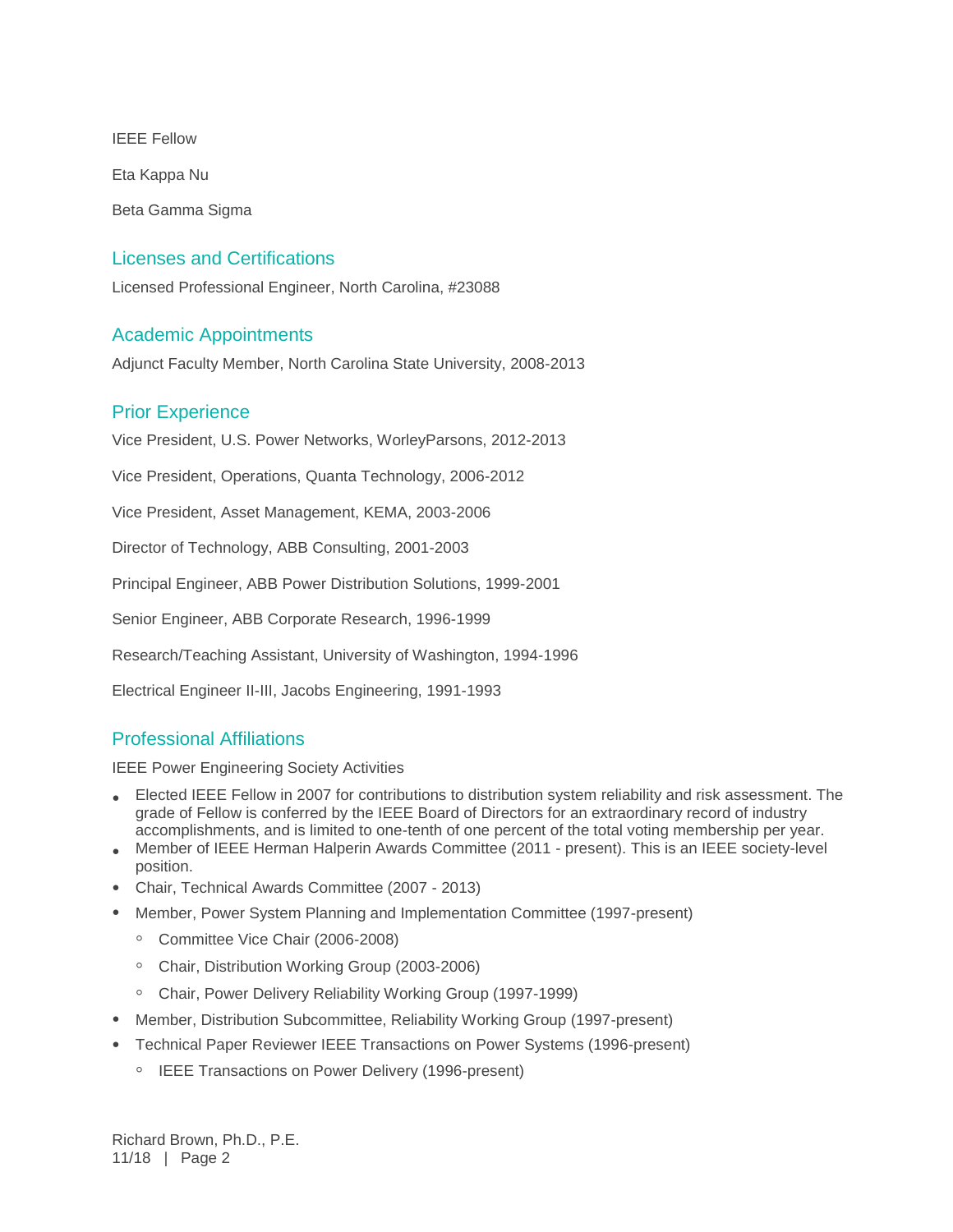- IEEE General Meeting (2001-present)
- IEEE T&D Conference and Exposition (2001-present)
- IEEE Power Systems Conference and Exposition (2004-present)
- IEEE Power Systems Computation Conference, 2008
- President, University of Washington Student Chapter (1994-1995)
- Vice President, University of Washington Student Chapter (1993-1994)

#### **Publications**

#### **Books, Book Chapters, and Theses**

Brown RE. Business Essentials for Utility Engineers. CRC Press, 2010.

Brown RE. Electric Power Distribution Reliability, Second Edition. CRC Press, 2009.

Brown RE. Electric Power Distribution Reliability. Marcel Dekker, 2002.

Morrow DJ, Brown RE. Future vision: The challenge of effective transmission planning. Chapter 6, Power System Analysis and Design, 5th Edition, J. D Glover et al. (Editor), pp. 295-304.

Brown RE, Willis HL. Substation asset management. Chapter 19, Electric Power Substations Engineering, J. D. McDonald (Editor), Taylor & Francis (CRC Press), 2007, pp. 19-1 through 19-31.

Brown RE. Power System Reliability Section 13.5, Electric Power Engineering Handbook, L. L. Grigsby (Editor), CRC Press LLC, 2001, pp. 13-51 through 13-65.

Brown RE. Predictive Distribution Reliability and Risk Assessment. Chapter 3, IEEE Tutorial on Probabilistic T&D System Reliability Planning, A. A. Chowdhury (Editor), IEEE 07TP182, 2007, pp. 29-36.

Brown RE. Distribution System Reliability: Analytical and Empirical Techniques. Chapter 3, IEEE Tutorial on Electric Delivery System Reliability Evaluation, J. Mitra (Editor), IEEE 05TP175, 2005, pp. 39-51.

Brown RE. Reliability Assessment and Design Optimization for Electric Power Distribution Systems, Ph.D. Dissertation, University of Washington, Seattle, WA, 1996.

Brown RE. An Intelligent Overload Relay for Extruded Dielectric Transmission Cable, Master's Thesis, University of Washington, Seattle, WA, 1993.

#### **Refereed Journal Papers**

Brown RE, Wilson CS, van Nispen H. Becoming the utility of the future. IEEE Power and Energy Magazine Sept/Oct 2016; 14(5):57-65.

Brown RE, Morrow DJ. Future vision. IEEE Power and Energy Magazine 2007 Sept/Oct; 5(5):36-45.

Brown RE, Willis HL. The economics of aging infrastructure. IEEE Power and Energy Magazine 2006 May/June; 4(3):36-43.

Brown RE. Engel MV, Spare JH. Making sense of worst performing feeders. IEEE Transactions on Power Systems 2005 May; 20(2):1173-1178.

Brown RE, Humphrey BG. Asset management for transmission and distribution. IEEE Power and Energy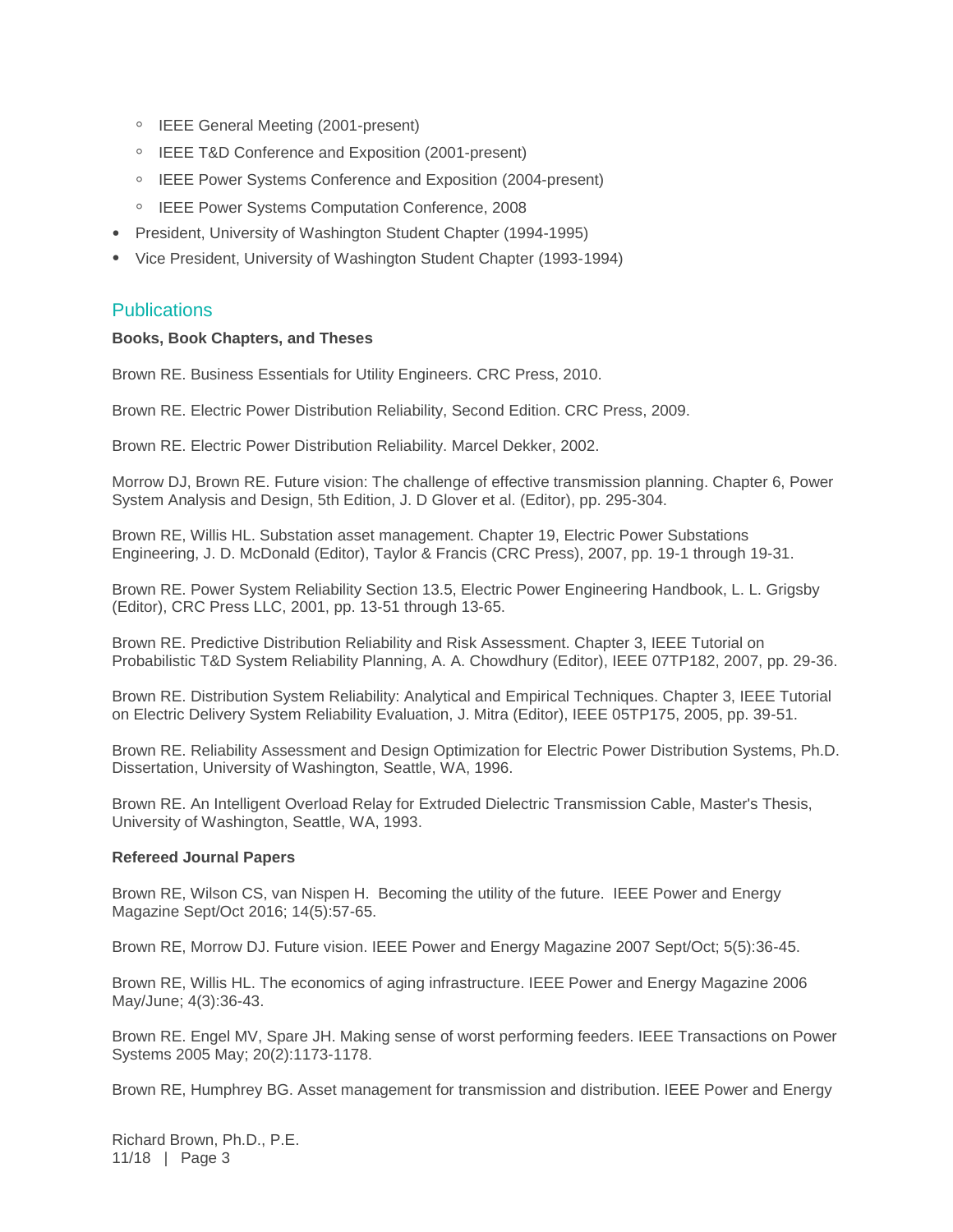Magazine 2005 May/June; 3(3):39-45.

Brown RE, Frimpong G, Willis HL. Failure rate modeling using equipment inspection data. IEEE Transactions on Power Systems 2004 May; 19(2):782-787.

Venkata SS, Pahwa A, Brown RE, Christie RD. What future distribution engineers need to learn. IEEE Transactions on Power Systems 2004 Feb; 19(1):17-23.

Li F, Brown RE. A cost-effective approach of prioritizing distribution maintenance based on system reliability. IEEE Transactions on Power Delivery 2004 Jan; 19(1):439-441.

Li F, Brown RE, Freeman LAA. A linear contribution factor model of distribution reliability indices and its applications in Monte Carlo simulation and sensitivity analysis. IEEE Transactions on Power Systems 2003 Aug; 18(3):1213-1215.

Li F, Freeman LAA, Brown RE. Web-enabling applications for outsourced computing. IEEE Power and Energy Magazine 2003 Jan/Feb; 1(1):53-57.

Brown RE, Hanson AP. Impact of two stage service restoration on distribution reliability. IEEE Transactions on Power Systems 2001 Nov; 16(4): 624-629.

Brown RE, Hanson AP, Willis HL, Luedtke FA, Born MF. Assessing the reliability of distribution systems. IEEE Computer Applications in Power 2001 Jan; 14(1): 44-49.

Brown RE, Burke JJ. Managing the risk of performance based rates. IEEE Transactions on Power Systems 2000 May; 15(2):893-898.

Brown RE, Marshall MM. Budget constrained planning to optimize power system reliability. IEEE Transactions on Power Systems 2000 May; 15(2):887-892.

Brown RE. The Impact of heuristic initialization on distribution system reliability optimization. International Journal of Engineering Intelligent Systems for Electrical Engineering and Communications 2000 March; 8(1):45-52.

Brown RE, Ochoa JR. Impact of sub-cycle transfer switches on distribution system reliability. IEEE Transactions on Power Systems 2000 Feb; 15(1):442-447.

Brown RE, Taylor TM. Modeling the impact of substations on distribution reliability. IEEE Transactions on Power Systems 1999 Feb; 14(1):349-354.

Brown RE, Ochoa JR. Distribution system reliability: Default data and model validation. IEEE Transactions on Power Systems 1998 May; 13(2):704-709.

Brown RE, Christie RD, Venkata SS, Fletcher RD. Distribution system reliability: Momentary interruptions and storms. IEEE Transactions on Power Delivery 1997 Oct; 12(4):1569-1575.

Brown RE, Gupta S, Christie RD, Venkata SS, Fletcher RD. Automated primary distribution system design: Reliability and cost optimization. IEEE Transactions on Power Delivery 1997 April; 12(2):1017- 1022.

Brown RE, Gupta S, Christie RD, Venkata SS, Fletcher RD. Distribution system reliability analysis using hierarchical Markov modeling. IEEE Transactions on Power Delivery 1996 Oct; 11(4):1929-1934.

Chuvychin VN, Gurov NS, Venkata SS, Brown RE. An adaptive approach to load shedding and spinning reserve control during underfrequency conditions. IEEE Transactions on Power Systems 1996 Nov;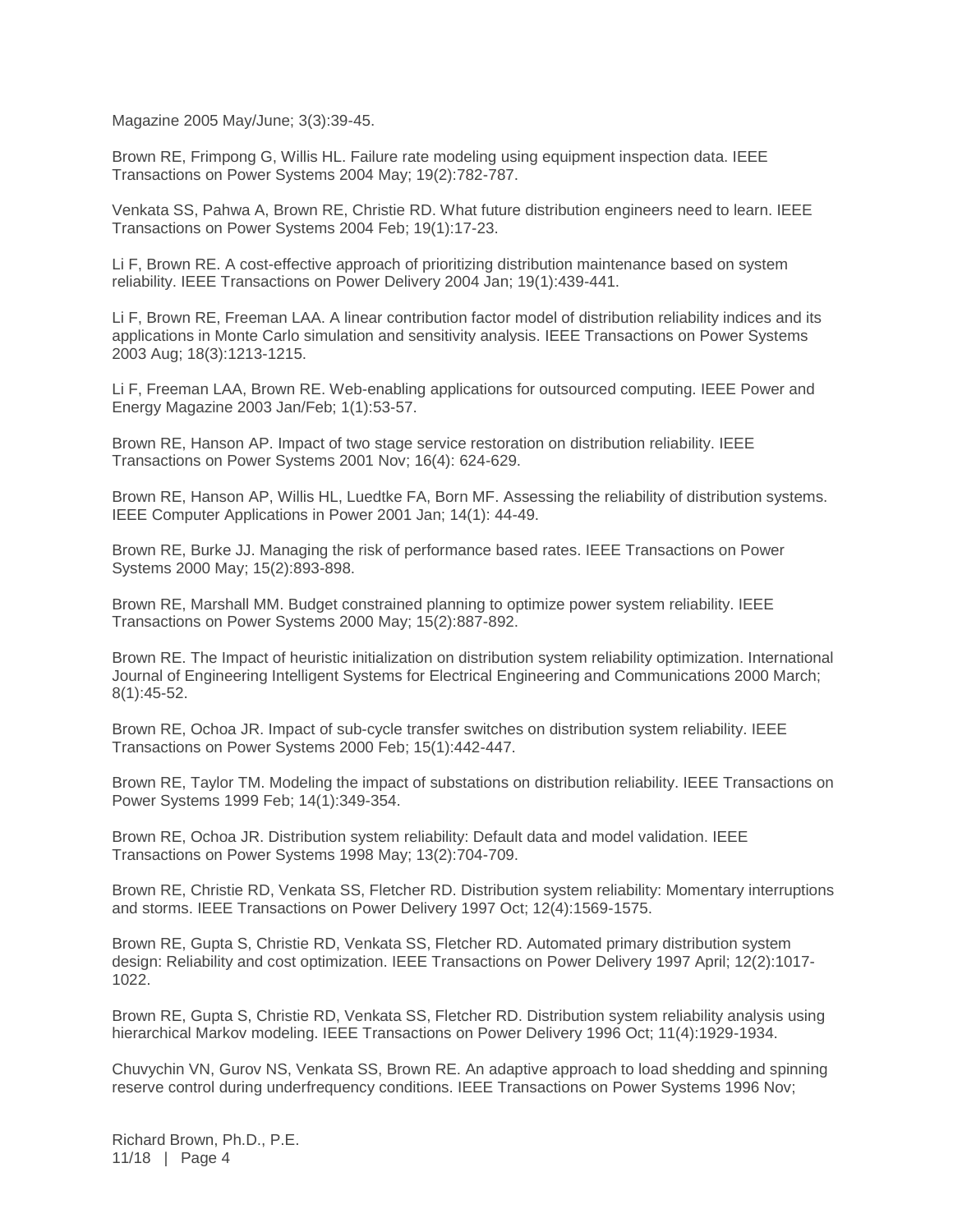11(4):1805-1810.

#### **Refereed Conference Papers**

Brown RE, Hwang B, Touzel R. Demand response as a dispatchable resource. POWER-GEN International, Orlando, FL, November 2013.

Romero Agüero J, Brown RE. Distribution system reliability improvement using predictive models. IEEE PES 2009 General Meeting, Calgary, Alberta, July 2009.

Romero Agüero J, Brown RE, Spare JH, Phillips E, Xu L, Wang J. A reliability improvement roadmap based on a predictive model and extrapolation technique. IEEE PES 2009 Power Systems Conference and Exposition, Seattle, WA, March 2009.

Romero Agüero J, Brown RE, Spare JH, Phillips E, Xu L, Wang J. A reliability improvement roadmap based on a predictive model and extrapolation technique. DistribuTECH Conference and Exhibition, San Diego, CA, February 2008.

Brown RE. Asset management standards and guidelines. EPRI Fourth Power Delivery Asset Management Conference, Chicago, IL, October 2008.

Brown RE. Impact of smart grid on distribution system design. IEEE PES 2008 General Meeting, Pittsburg, PA, July 2008.

Xu L, Brown RE. A hurricane simulation method for Florida utility damage and risk assessment. IEEE PES 2008 General Meeting, Pittsburg, PA, July 2008.

Brown RE. Hurricane hardening efforts in Florida. IEEE PES 2008 General Meeting, Pittsburg, PA, July 2008.

Xu L, Brown RE. Simulation of hurricane damage to utilities in Florida. DistribuTECH Conference and Exhibition, Tampa Bay, FL, January 2008.

Brown RE. Reliability benefits of distributed generation on heavily loaded feeders. IEEE PES 2007 General Meeting, Tampa, FL, June 2007.

Brown RE. Pole hardening following Hurricane Wilma. 2007 Southeastern Utility Pole Conference, Tunica, MS, February 2007.

Ramanathan B, Hennessy D, Brown RE. Decision-making and policy implications of performance-based regulation. IEEE Power Systems Conference and Exhibition, Atlanta, GA, October 2006.

Brown RE. The regulatory usefulness of reliability reporting. 2006 IEEE Rural Electric Power Conference, Albuquerque, NM, April 2006.

Butts M, Spare JH, Brown RE. Practical and verifiable reliability improvement at the Baltimore Gas and Electric Company. DistribuTECH Conference and Exhibition, Tampa Bay, FL, February 2006.

Brown RE. Project selection with multiple performance objectives. 2005 IEEE/PES Transmission and Distribution Conference and Exposition, New Orleans, LA, September 2005.

Brown RE, Spare JH. The effects of system design on reliability and risk. 2005 IEEE/PES Transmission and Distribution Conference and Exposition, New Orleans, LA, September 2005.

Brown RE, Spare JH. A survey of U.S. Reliability Reporting Processes. 2005 IEEE/PES Transmission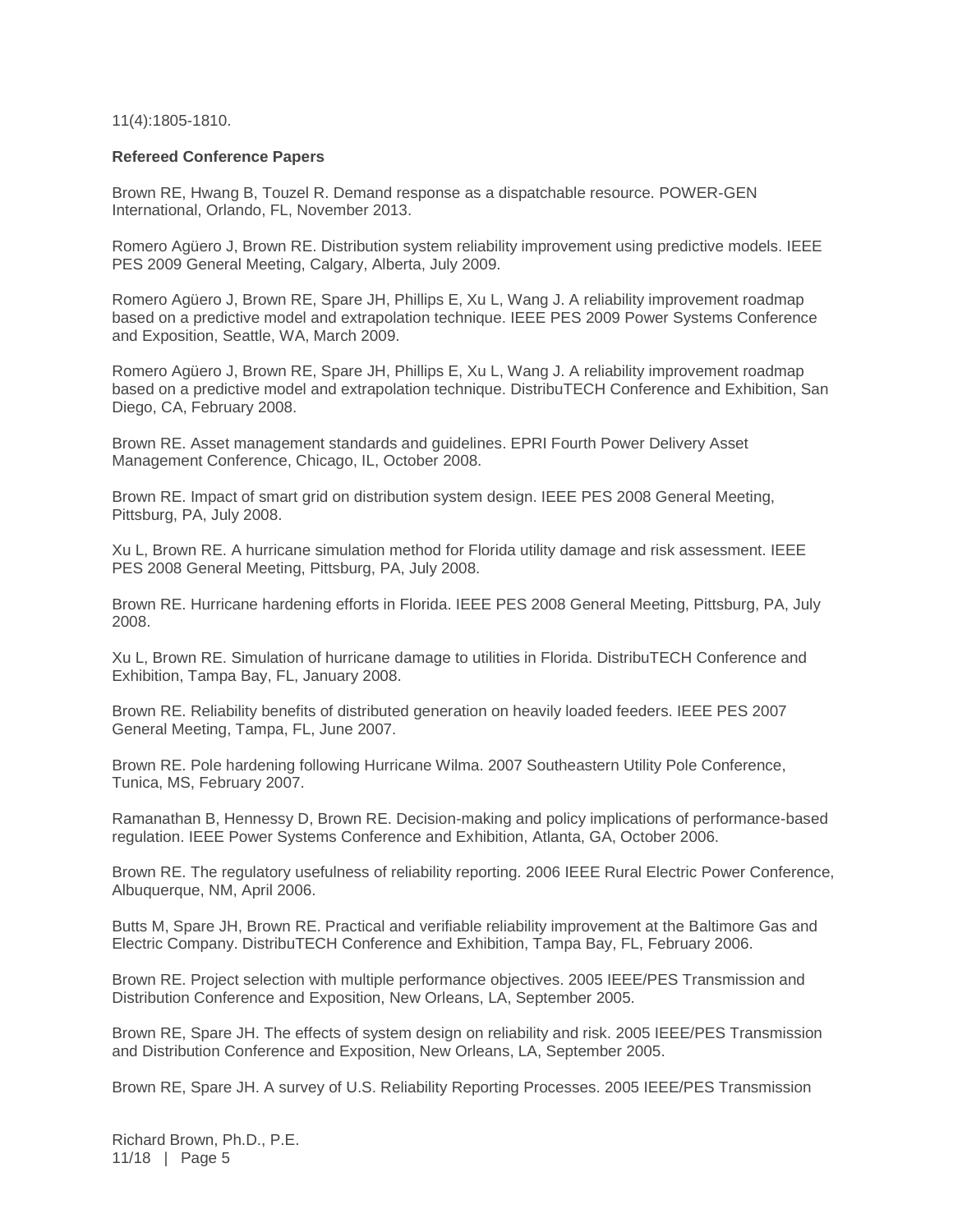and Distribution Conference and Exposition, New Orleans, LA, September 2005.

Zhou Y, Brown RE. A practical method for cable failure rate modeling. 2005 IEEE/PES Transmission and Distribution Conference and Exposition, New Orleans, LA, September 2005.

Brown RE, Spare JH. Asset management and financial risk. DistribuTECH Conference and Exhibition, San Diego, CA, January 2005.

Brown RE, Spare JH. Asset management, risk, and distribution system planning. IEEE Power Systems Conference and Exhibition, New York, NY, October 2004.

Brown RE. Identifying worst performing feeders. Probabilistic Methods Applied to Power Systems, PMAPS 2004, Ames, IA, September 2004.

Willis HL, Engel MV, Brown RE. Equipment demographics - Failure analysis of aging T&D infrastructures. 2004 Canada Power Conference, Toronto, Canada, September 2004.

Brown RE. Failure rate modeling using equipment inspection data. IEEE PES 2004 General Meeting, Denver, CO, June 2004.

Brown RE. Coming to grips with distribution asset management. 2003 Real World Conference: It's All About Cost and Reliability, Transmission and Distribution World, Ft. Lauderdale, FL, October 2003.

Brown RE. Reliability standards and customer satisfaction. 2003 IEEE/PES Transmission and Distribution Conference and Exposition, Dallas, TX, September 2003.

Pahwa A, Gupta S, Zhou Y, Brown RE, Das S. Data selection to train a fuzzy model for overhead distribution feeders failure rates. International Conference on Intelligent Systems Applications to Power Systems, Lemnos, Greece, September 2003.

Brown RE. Network reconfiguration for improving reliability in distribution systems. IEEE PES 2003 General Meeting, Toronto, Canada, July 2003.

Brown RE, Pan J, Liao Y, Feng X. An application of genetic algorithms to integrated system expansion optimization. IEEE PES 2003 General Meeting, Toronto, Canada, July 2003.

Brown RE, Freeman LAA. A Cost/benefit comparison of reliability improvement strategies. DistribuTECH Conference and Exhibition, Las Vegas, NV, February 2003.

Gupta S, Pahwa A, Brown RE, Das S. A fuzzy model for overhead distribution feeders failure rates. NAPS 2002: 34th Annual North American Power Symposium, Tempe, AZ, October 2002.

Brown RE. Web-based distribution system planning. IEEE PES Summer Power Meeting, Chicago, IL, July 2002.

Brown RE. System reliability and power quality: Performance-based rates and guarantees. IEEE PES Summer Power Meeting, Chicago, IL, July 2002.

Brown RE. Modeling the reliability impact of distributed generation. IEEE PES Summer Power Meeting, Chicago, IL, July 2002.

Gupta S, Pahwa A, Brown RE. Data needs for reliability assessment of distribution systems. IEEE PES Summer Power Meeting, Chicago, IL, July 2002.

Brown RE. Meeting reliability targets for least cost. DistribuTECH Conference and Exhibition, Miami, FL,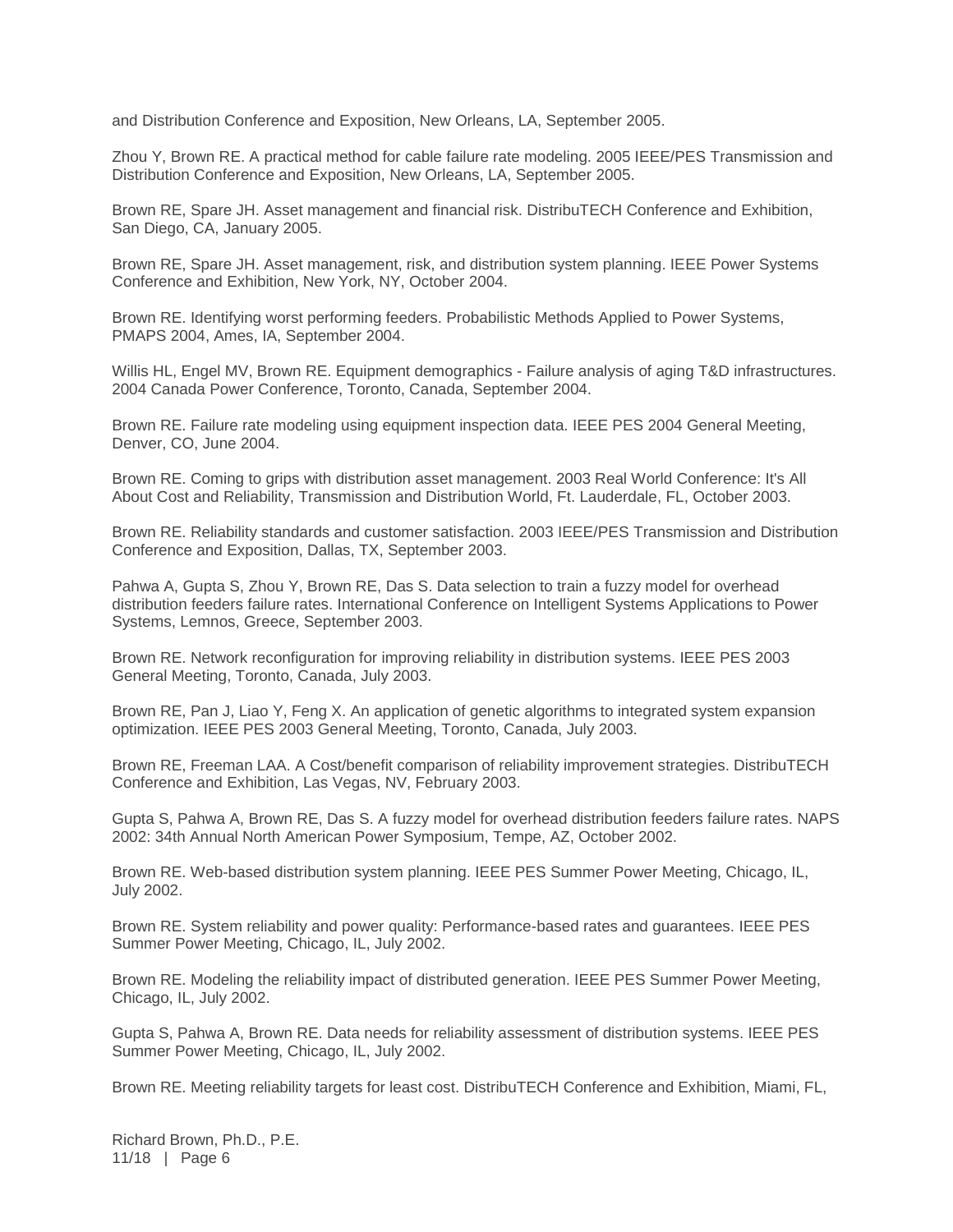February 2002.

Gupta S, Pahwa A, Brown RE. Predicting the failure rates of overhead distribution lines using an adaptive-fuzzy technique. NAPS 2001: 33rd Annual North American Power Symposium, College Station, TX, October 2001.

Jones PR, Brown RE. Advanced modeling techniques to identify and minimize the risk of aging assets on network performance. Utilities Asset Management 2001, London, UK, July 2001.

Brown RE. Distribution reliability modeling at Commonwealth Edison. 2001 IEEE/PES Transmission and Distribution Conference and Exposition, Atlanta, GA, October 2001.

Brown RE. Distribution reliability assessment and reconfiguration optimization. 2001 IEEE/PES Transmission and Distribution Conference and Exposition, Atlanta, GA, October 2001.

Brown RE, Pan J, Feng X, Koutlev K. Siting distributed generation to defer T&D expansion. 2001 IEEE/PES Transmission and Distribution Conference and Exposition, Atlanta, GA, October 2001.

Ross D, Freeman L, Brown RE. Overcoming data problems in predictive distribution reliability modeling. 2001 IEEE/PES Transmission and Distribution Conference and Exposition, Atlanta, GA, October 2001.

Brown RE, Freeman LAA. Analyzing the reliability impact of distributed generation. IEEE PES Summer Power Meeting, Vancouver, BC, Canada, July 2001.

Brown RE, Marshall M. Microeconomic examination of distribution reliability targets. IEEE PES Winter Power Meeting, Columbus, OH, January 2001, Vol. 1, pp. 58-65.

Jones PR, Brown RE. Investment Planning of networks using advanced modeling techniques. Utilities Asset Management 2001, London, UK, January 2001.

Brown RE. Probabilistic reliability and risk assessment of electric power distribution systems. DistribuTECH Conference and Exhibition, San Diego, CA, February 2001.

LaPlace C, Hart D, Brown RE, Mangum W, Tellarini M, Saleeby JE. Intelligent feeder monitoring to minimize outages. Power Quality 2000 Conference, Boston, MA, October 2000.

Brown RE, Nguyen H, Burke JJ. A systematic and cost effecting method to improve distribution reliability. IEEE PES Summer Meeting, Edmonton, AB, Vol. 2, pp. 1037-1042, July 1999.

Brown RE, Taylor TM. Modeling the impact of substations on distribution reliability. IEEE PES Winter Meeting, New York, NY, pp. 349-354, February 1999.

Brown RE, Hanson AP, Marshall MM, Willis HL, Newton B. Reliability and capacity: A spatial load forecasting method for a performance based regulatory environment. 1999 Power Industry Computer Applications Conference, Dayton, OH, pp. 139-144, February 1999.

Brown RE, Hanson AP, Hagan D. Long range spatial load forecasting using non-uniform areas. 1998 IEEE/PES Transmission and Distribution Conference, New Orleans, LA, Vol. 1, pp. 369-373, April 1999.

Brown RE. Zimmermann WS, Bambao Jr PP, Simpao LP. Basic planning for a new fast growing area in Manila with a total electrical load of 650 MVA. 12th Annual Conference of the Electric Power Supply Industry, Pattaya, Tailand, November 1998.

Chao XY, Brown RE, Slump D, Strong C. Reliability benefits of distributed resources. Power Delivery International '97 Conference, Dallas, TX, December 1997.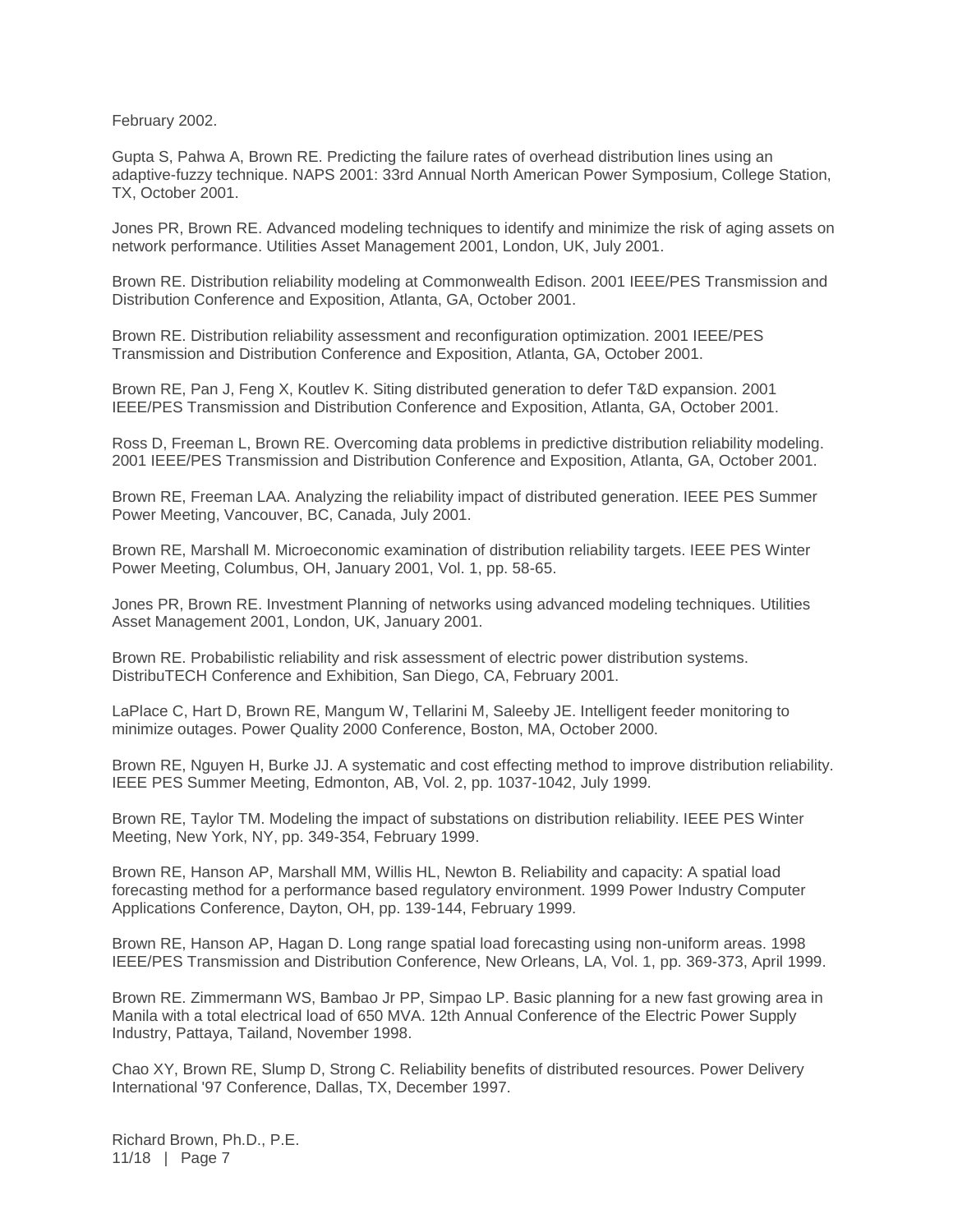Brown RE. Competitive distribution systems: A reliability perspective. American Power Conference, Vol. 59-II, Chicago, IL, pp. 1115-1120, April 1997.

Brown RE, Venkata SS, Christie RD. Hybrid reliability optimization methods for electric power distribution systems. International Conference on Intelligent Systems Applications to Power Systems, Seoul, Korea, IEEE, July 1997.

Brown RE, Gupta S, Christie RD, Venkata SS, Fletcher RD. Automated primary distribution system design: Reliability and cost optimization. 1996 IEEE/PES Transmission and Distribution Conference, Los Angeles, CA, September, 1996, pp. 1-6.

Brown RE, Gupta S, Christie RD, Venkata SS. A genetic algorithm for reliable distribution system design. International Conference on Intelligent Systems Applications to Power Systems, Orlando, FL, pp. 29-33, January 1996.

#### **Technical Articles**

Brown RE. Counterintuitive strategies. Transmission and Distribution World, March 2013.

Brown RE. Storm hardening distribution systems. Transmission and Distribution World, June 2010.

Brown RE. A beautiful grid? Transmission and Distribution World, February 2010.

Brown RE. Business realities. Transmission and Distribution World, January 2009.

Willis HL, Brown RE. What happens with a lack of long range T&D infrastructure planning? Natural Gas & Electricity 2008 Jan; 24(6):22-27.

Brown RE. Increased performance expectations for major storms. Electric Perspectives, EEI, June 2007.

Engel MV, Brown RE, Phillips E, Bingel N. Extreme winds test wood pole strength. Transmission and Distribution World, May 2007; pp. 34-38.

Brown RE. Asset management: balancing performance, cost, and risk. EnergyPulse Special Issue on Asset Management, www.energycentral.com, February 2005.

Musser P, Brown RE, Eyford T, Warren C. Too many routes of reliability. Transmission and Distribution World, June 2004; pp. 17-22.

Taylor TM, Brown RE, Chan ML, Fletcher RH, Larson S, McDermott T, Pahwa A. Planning for effective distribution. IEEE Power and Energy Magazine 2003; 1(5):54-62.

Brown RE, Freeman LAA. A cost/benefit comparison of reliability improvement strategies. Electric Power and Light, May 2003.

Brown RE, Kazemzadeh H, Williams BR, Mansfield CB. Engineering Tools Move into Cyberspace. Transmission and Distribution World, March 2003; pp. 27-36.

Perani P, Brown RE. Maintaining reliable power for semiconductor manufacture. What's New in Electronics, March 2002.

Perani P, Brown RE. Rock steady: The importance of reliable power distribution in microprocessor manufacturing plants. ABB Review, 2002; 3:29-33.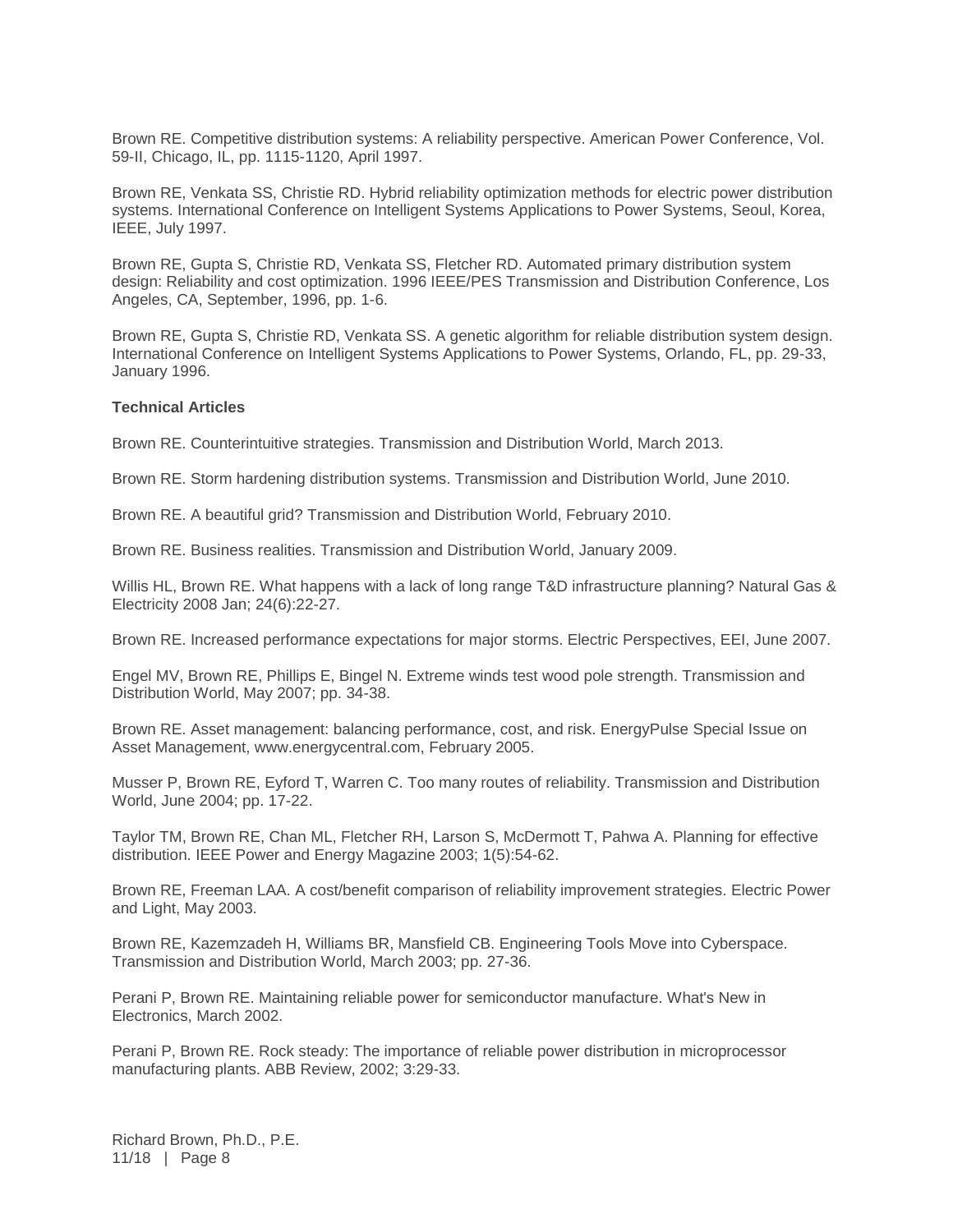Willis HL, Brown RE. Is DG ready for the last mile? Power Quality (cover story), March 2002; pp. 16-21.

Brown RE, Marshall MW. The cost of reliability. Transmission and Distribution World (cover story), Dec. 2001; pp. 13-20.

Brown RE, Jones PR, Trotter S. Planning for reliability. Trans-Power Europe 2001 March; 1(1):10-12.

Brown RE, Howe B. Optimal deployment of reliability investments. E-Source, Power Quality Series: PQ-6, March 2000.

#### **Invited Presentations**

Panel Member. Demand response as a dispatchable resource. POWER-GEN International, Orlando, FL, November 2013.

Panel Member. Changing infrastructure requirements for major weather events. IEEE PES 2012 General Meeting, San Diego, CA, July 2012.

Speaker. Cost recovery of storm response expenses including mutual aid. EEI Transmission, Distribution, and Metering Conference, Louisville, KY, April, 2011.

Keynote Speaker. Cost effective reliability improvement. Exactor Smart Grid and Overhead Distribution Reliability Conference, Columbus, OH, February 2010.

Speaker. Reliability analysis in a budget constrained world. Georgia EMC Engineer's Conference, Pine Mountain, GA, October 2009.

Speaker. Impact of climate change on power system design. Midwest Energy Association (MEA) Electric Operations Conference, Springfield, Il, May 2009.

Speaker. Storm hardening: What can we do to avoid damage? Emergency Preparedness and Service Restoration for Utilities, Infocast Conference, Houston, TX, March 2009.

Speaker. Costs and benefits of overhead to underground conversion. Webinar on Utility Undergrounding, Chartwell, Aug. 2008.

Speaker. Quantifying the impacts of reliability improvements. EPRI Power Quality Applications (PQA) and Advanced Distribution Automation (ADA) 2008 Joint Conference and Exhibition, Cleveland, OH, Aug. 2008.

Speaker. Towards a greener feeder. The Carbon Challenge: Management Strategies & Practical Approaches, NRECA Cooperative Research Network, Nashville, TN, July 2008.

Session Chair. T&D reliability. IEEE PES 2008 General Meeting, Pittsburg, PA, July 2008.

Speaker. Infrastructure asset management. Marcus Evans T&D Asset Management Conference, Denver, CO, July 2008.

Speaker. Cost effective reliability improvement. 2008 Milsoft User's Group Meeting, Orlando, FL, June 2008.

Speaker. An entrepreneurial adventure. New Ventures, University of North Carolina at Chapel Hill, May 2008.

Speaker. Undergrounding electric distribution cost effectiveness, reliability, & aesthetics. Florida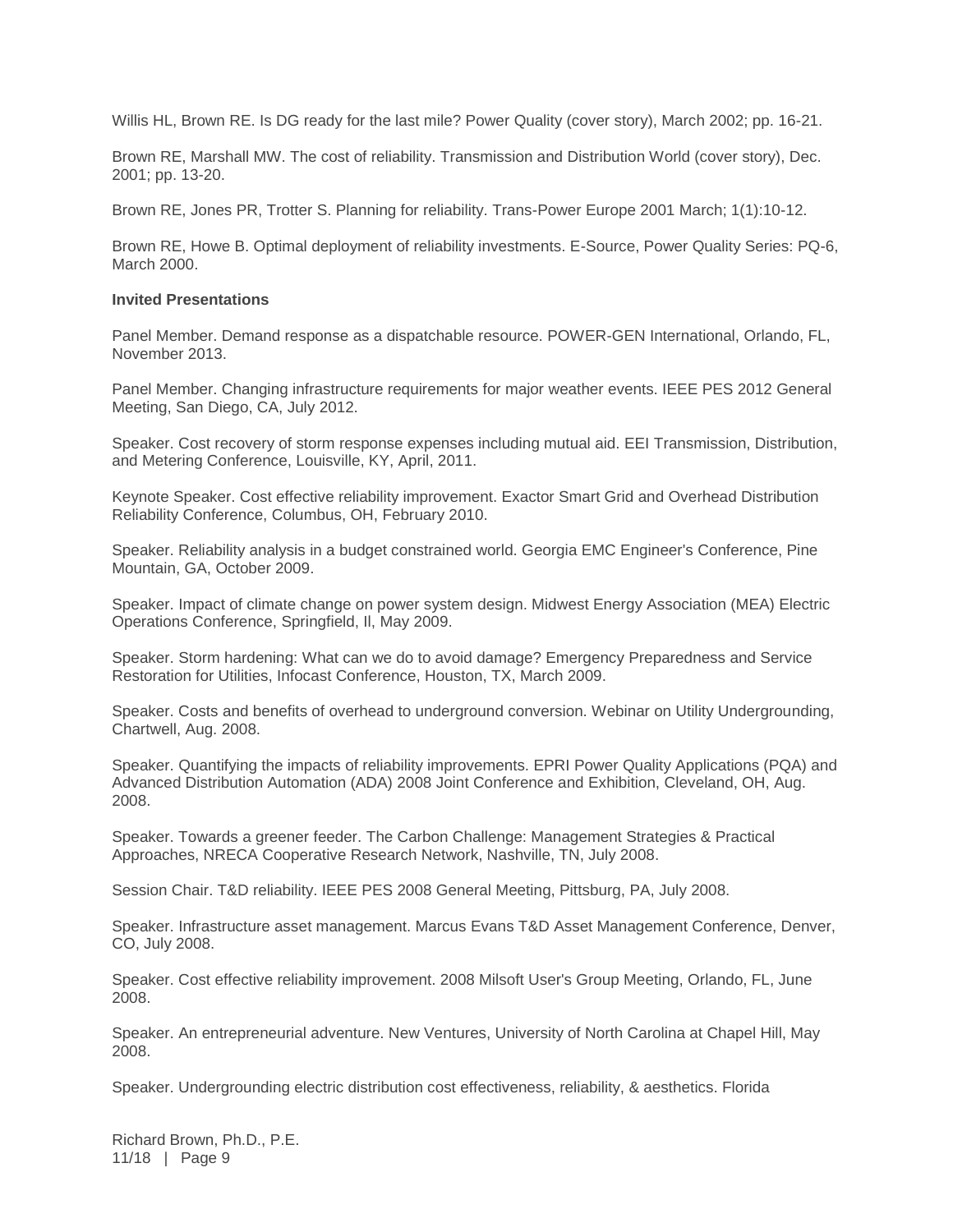Municipal Electricity Association (FMEA) Energy Connections Conference, Jacksonville, FL, October 2007.

Session Chair. T&D reliability. IEEE PES 2007 General Meeting, Tampa, FL, June 2007.

Session Chair. Transmission market issues. IEEE PES 2007 General Meeting, Tampa, FL, June 2007.

Workshop Leader. Distribution asset management and aging infrastructure. Canadian Electrical Association Workshop on Aging Distribution Infrastructure, Kelowna, Canada, May 2007.

Speaker. Hardening distribution systems for extreme wind. Chartwell Distribution Reliability Summit, Atlanta, Georgia, March 2007.

Speaker. Pole hardening following Hurricane Wilma. 2007 Southeastern Utility Pole Conference, Tunica, MS, February 2007.

Speaker. Hurricane hardening. IEEE International Conference on Transmission & Distribution Construction, Operation & Live-Line Maintenance (ESMO), Albuquerque, NM, October 2006.

Speaker. Hurricane Wilma and FPL. 2006 IEEE PES General Meeting, Montreal, Canada, June 2006.

Speaker. Hurricane hardening. 2006 EEI Transmission, Distribution & Metering Spring Conference, Houston, Texas, April 2006.

Speaker. Evaluating infrastructure integrity. Rebuilding Utility Infrastructure Conference, Louisiana State University, February, 2006.

Speaker. Improving island reliability with better asset management. 2005 CARELEC Engineers Conference and Supply Chain Seminar, Puerto Rico, July 2005.

Session Chair. Project evaluation and selection. 2005 IEEE/PES Transmission and Distribution Conference, New Orleans, LA, October 2005.

Session Chair. Distribution planning and implementation issues for modern power systems. IEEE PES General Meeting, San Francisco, CA, June 2005.

Speaker. Planning for aging infrastructure. IEEE PES General Meeting, San Francisco, CA, June 2005.

Panel Member. Assessing the impact on reliability indices after adding an OMS. 2004 IEEE/PES Transmission and Distribution Conference, New Orleans, LA, October 2005.

Panel Member. Effects of system design on reliability. 2004 IEEE/PES Transmission and Distribution Conference, New Orleans, LA, October 2005.

Instructor. Asset management for transmission and distribution. 1-Day Course, DistribuTECH Conference and Exhibition, San Diego, CA, January 2005.

Session Chair. Planning non-traditional distribution systems. IEEE Power Systems Conference and Exposition, New York, NY, October 2004.

Speaker. Asset management and financial risk. Conference on Probabilistic Methods Applied to Power Systems, Ames, Iowa, September 2004.

Session Chair. Equipment failure rates. IEEE PES General Meeting, Denver, CO, June 2004.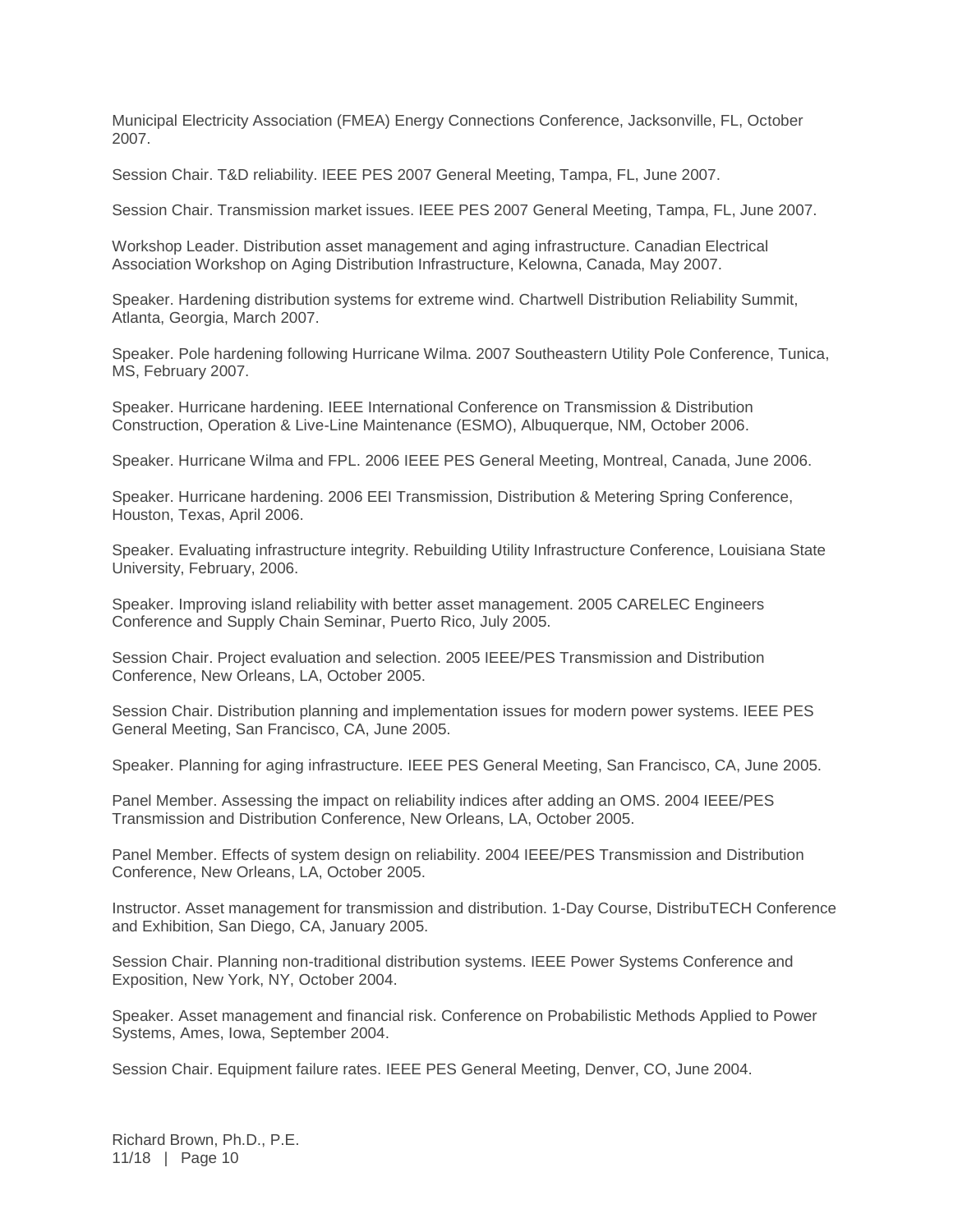Instructor. Distribution reliability. 1-Day Course, T&D World Expo, Indianapolis, IN, May 2004.

Instructor. Distribution asset management for transmission and distribution. 1-Day Course, PMI Management Development for Indian Utility Executives, Madrid, Spain, April 2004.

Speaker. Distribution asset management. 2003 Real World Conference: It's All About Cost and Reliability, Transmission and Distribution World, Ft. Lauderdale, FL, October 2003.

Speaker. The 2004 Northeast Blackout. NC State IEEE/PES Student Chapter, October 2003.

Panel Member. Distribution reliability standards and their basis. 2003 IEEE/PES Transmission and Distribution Conference, Dallas, TX, September 2003.

Session Chair. Power system planning in an evolving regulatory environment. IEEE PES Summer Power Meeting, Toronto, Ontario, July 2003.

Panel Member. Distribution system reconfiguration. IEEE PES Summer Power Meeting, Toronto, Ontario, July 2003.

Panel Member. IT solutions for distribution system planning. IEEE PES Summer Power Meeting, Chicago, IL, July 2002.

Panel Member. Distribution system reliability assessment. IEEE PES Summer Power Meeting, Chicago, IL, July 2002.

Panel Member. Current status of DG models for feeder analysis. IEEE PES Summer Power Meeting, Chicago, IL, July 2002.

Speaker. Tools for cost-effectively improving reliability. Managing Distribution Systems in a Deregulated Environment, EUCI, Denver, CO, May 2002.

Session Chair. Impact of DG on system reliability. Power Systems 2002 Conference: Impact of Distributed Generation, Clemson, SC, March 2002.

Speaker. How to apply reliability improvement methods to your distribution system. Electric Distribution Reliability Planning Conference, INFOCAST, Seattle, WA, Nov. 2001.

Panel Member. Status of distribution reliability in the United States. 2001 IEEE/PES Transmission and Distribution Conference, Atlanta, GA, October 2001.

Panel Member. Distribution system reliability and reconfiguration software tools. 2001 IEEE/PES Transmission and Distribution Conference, Atlanta, GA, October 2001.

Panel Member. Challenges in distribution system analysis. IEEE PES Summer Power Meeting, Vancouver, BC, Canada, July 2001.

Panel Member. What are the appropriate reliability targets for distribution companies to meet? IEEE PES Winter Power Meeting, Columbus, OH, January 2001.

Speaker. Distribution reliability challenges. Distribution System Planning, Maintenance and Reliability Conference, EUCI, Denver, CO., Nov. 2000.

Speaker. Reliability-based planning methods: How to choose a method that best meets your reliability goals. Electric Distribution Reliability Planning Conference, INFOCAST, Chicago, IL, September 2000.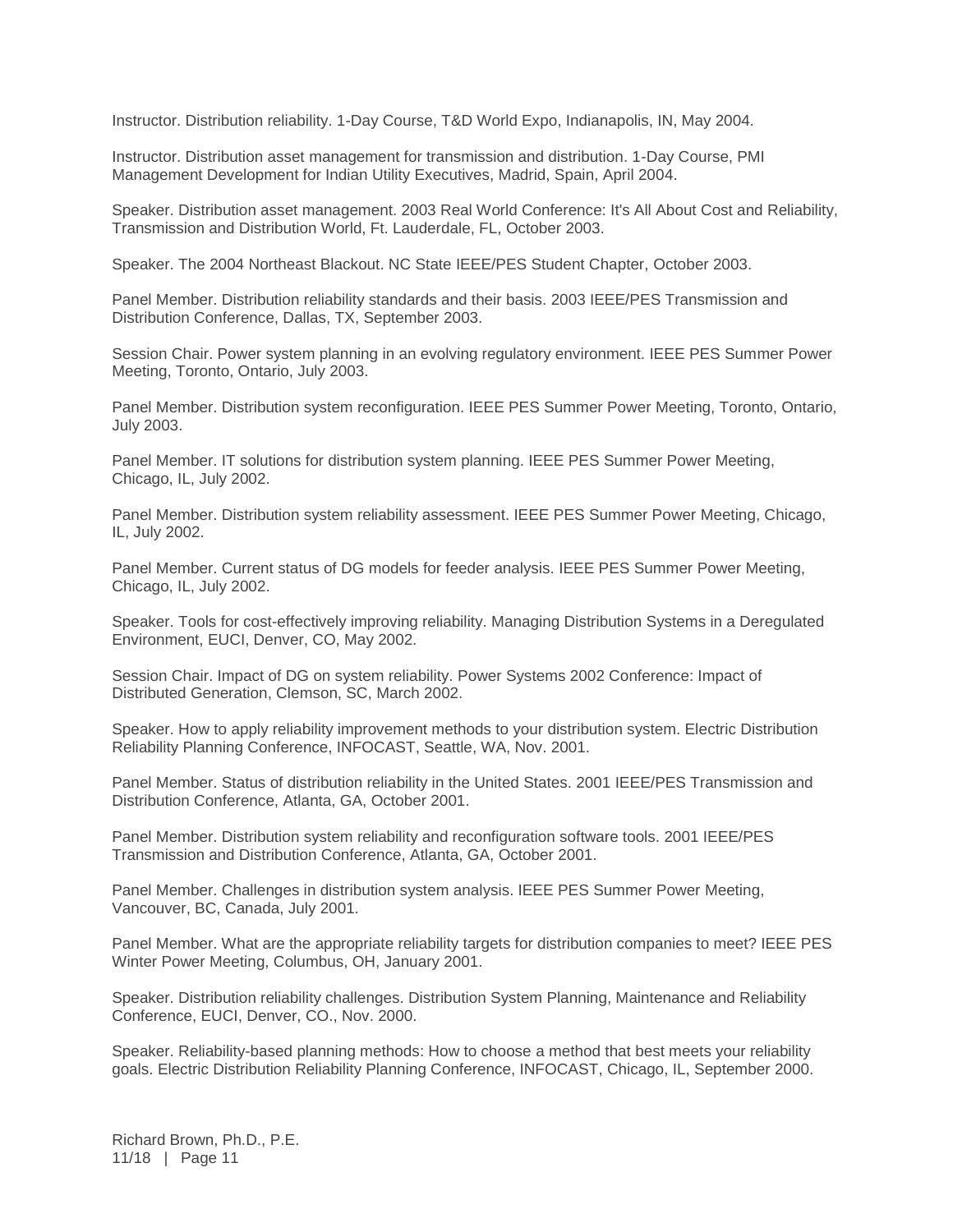Speaker. The impact of deregulation on electric power system reliability. CUEPRA Summer Meeting, Charlotte, NC, July 2000.

Speaker. Tools for analyzing and valuing distribution reliability. Power Delivery Reliability Conference, INFOCAST, Denver, CO, June 2000.

Panel Member. Rates and reliability — Peaceful co-existence. DistribuTECH Conference, Miami, FL, February 2000.

Speaker. Optimizing distribution reliability at minimum cost using computer optimization. Improving Distribution Reliability Conference, Washington D.C., January 2000.

Speaker. Managing cost, reliability, and financial risk for power distribution systems. E-Source Power Quality Summit, Chicago, IL, Nov. 1999.

Speaker. Noteworthy topics in power system planning in a deregulated environment. IEEE PES Winter Power Meeting, New York, NY, February 1999.

Speaker. Distribution reliability for de-regulated utilities. IEEE PES Winter Power Meeting, New York, NY, February 1999.

Speaker. Design for reliability: What level of reliability should distribution systems be built for? Rethinking Electricity Distribution Reliability Conference, INFOCCAST, Atlanta, GA, March 1998.

Panel Member. Value of reliability for distribution systems. DistribuTECH Conference, Tampa, FL, January 1998.

Speaker. Design for reliability: What level of reliability should distribution systems be built for? Rethinking Electricity Distribution Reliability Conference, INFOCAST, Chicago, IL, September 1997.

Speaker. Distribution system design: Reliability and cost optimization. IEEE/PES Seattle Section, Seattle, WA, May 1996.

Speaker. Power system reliability assessment. University of Washington Electric Energy Systems Seminar, Seattle, WA, September 1995.

### Project Experience

#### **Consulting and Research Project Experience**

Dr. Brown has almost thirty years of consulting experience for utilities and related industries. He has performed consulting services for most of the major utilities in the United States and for many around the world. Specific consulting project experience is available upon request. Major areas of consulting that Dr. Brown has performed include the following:

- Developing asset strategy plans for utilities
- Assessing asset management plans for utilities
- Performing reliability and risk assessments for utilities
- Developing reliability improvement plans for utilities
- Developing system hardening plans for utilities
- Developing equipment failure rate models
- Performing life-cycle cost assessments asset classes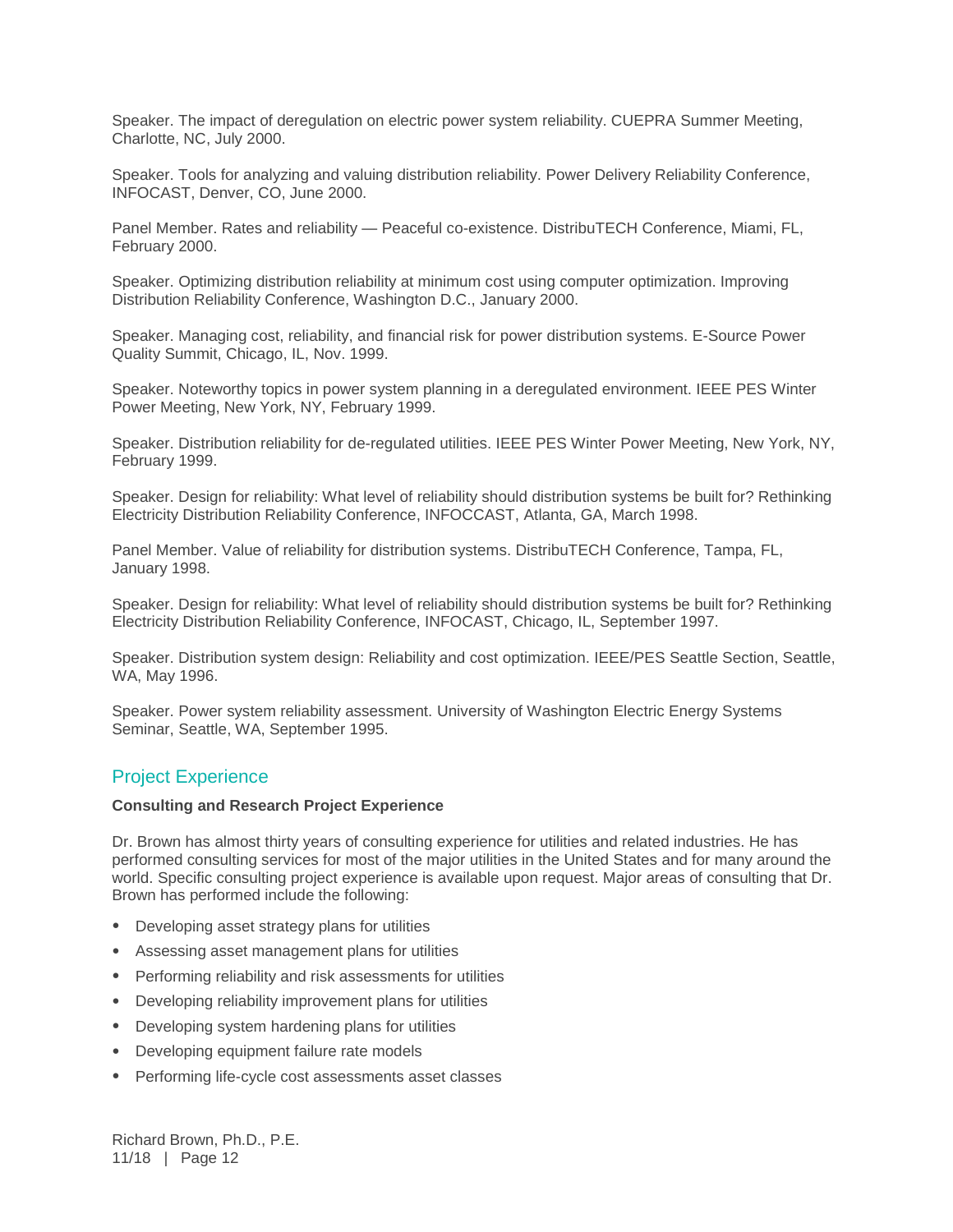- Investigating the direct and root causes of major utility interruption events
- Performing benefit-to-cost assessments and business case justification for CAPEX and OPEX projects
- Performing safety program assessments
- Performing business management audits for utilities
- Performing applied research projects for utility industry consortiums
- Performing industry benchmark surveys
- Assessing major event performance for utilities
- Performing technology assessments (e.g., Smart Grid)
- Developing system automation strategies for utilities
- Performing distribution system planning and load forecasting studies
- Transmission system planning
- Power system design (e.g., construction documents)

#### **Expert Witness Experience for Regulatory Proceedings**

Dr. Brown has over twenty years of experience providing expert witness support in regulatory proceedings for utilities and related industries. He has provided a large amount of prefiled testimony, prepared a large number of expert reports, has given many depositions, and has extensive live testimony experience. Specific information is available upon request. Major areas that Dr. Brown has provided expert witness testimony in regulatory proceedings include the following:

- Assessments of applications for certificates of public need and necessity
- Assessments of commission-mandated reliability targets and penalties
- Assessments of commission-mandated storm hardening requirements
- Benefit-to-cost assessment of overhead-to-underground conversion programs
- Prudency assessment of major capital projects
- Assessment of PURPA avoided cost calculations
- Assessments of utility reliability performance
- Assessments of utility major storm restoration performance
- Assessment of aging infrastructure proactive replacement programs
- Assessment of reliability improvement programs
- Performed industry benchmark studies

#### **Expert Witness Experience for Civil Proceedings**

Dr. Brown has over twenty years of experience providing expert witness support in civil proceedings for utilities and related industries. He has prepared a large number of expert reports, has given many depositions, and has extensive live testimony experience. Major areas that Dr. Brown has provided expert witness testimony in civil proceedings include the following:

- Fires and explosions
- Downed utility wires
- Utility car-pole accidents
- Public injuries involving utility equipment
- Utility operational response